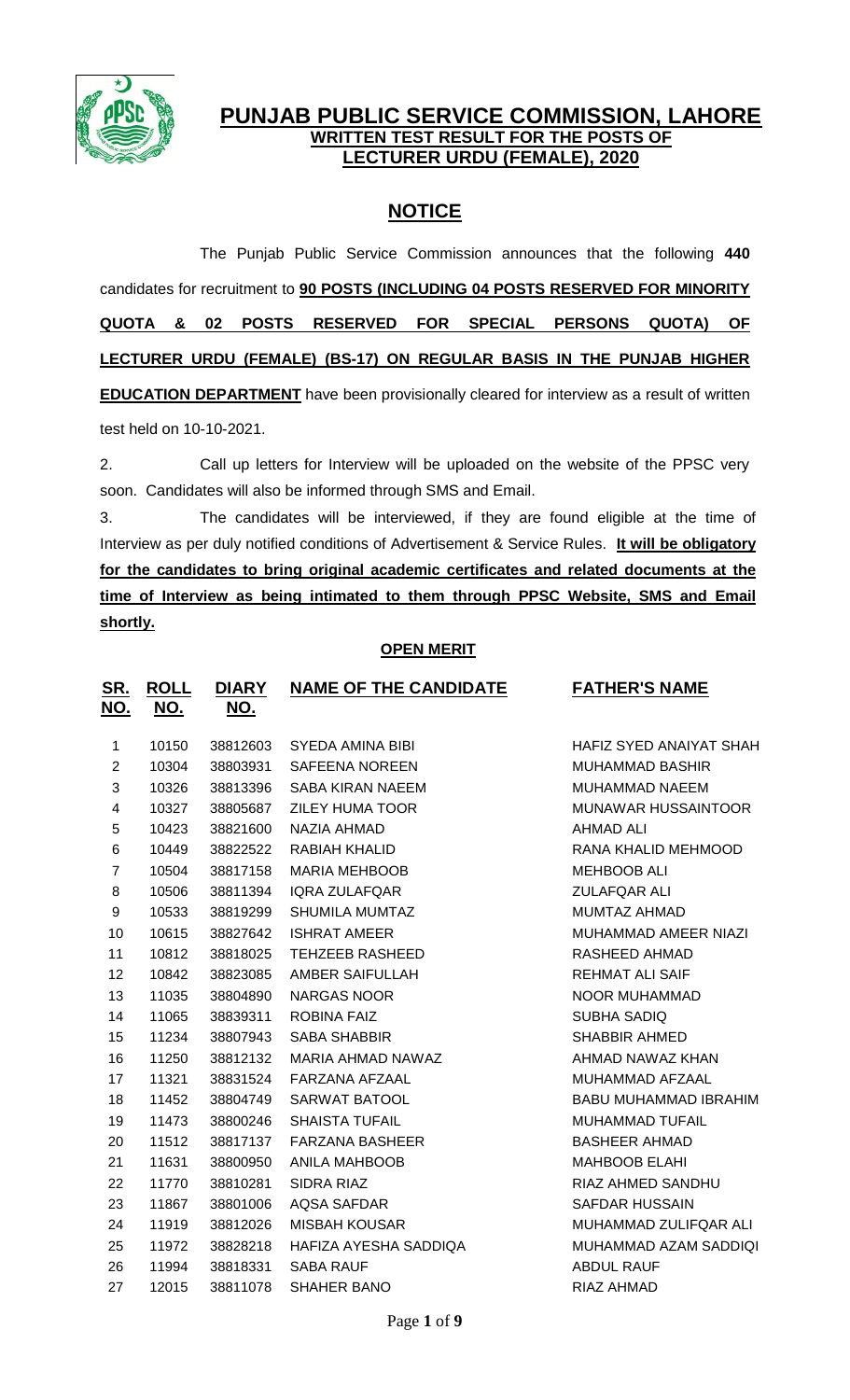| 28   | 12121 |                | 38825075 FAREEHA TEMOOR          |
|------|-------|----------------|----------------------------------|
| 29   | 12151 |                | 38809954 SONIA SAFDAR            |
| 30   | 12241 |                | 38810969 FARYAL GOHAR            |
| 31 — | 12251 |                | 38806500 SALMA AHMAD             |
| 32   | 12254 | 38817378       | MISBAH NISAR                     |
| 33   | 12364 |                | 38802907 NAGINA KAUSAR           |
| 34   | 12426 |                | 38820238 SAMIA NAEEM             |
| 35 — | 12971 |                | 38813937 SAMIA SHABIR            |
| 36   | 13225 |                | 38809562 SAMREEN AKHTAR          |
| 37   | 13241 |                | 38807965 SAYYEDA MUNAZZA TEHREEM |
| 38   | 13510 |                | 38808318 SAJIDA QUYYEME          |
| 39   | 13598 |                | 38809955 SYED SOBIA JAMAL        |
| 40   | 13609 |                | 38809324 AHMREEN ASHIQ           |
| 41   | 13646 | 38810527 SADIA |                                  |
| 42   | 14091 |                |                                  |
|      |       |                | 38822071 SHUMAILA AKRAM          |
| 43   | 14282 |                | 38831438 BEENISH AMEER           |
| 44   | 14405 |                | 38809432 IFFAT ABBAS             |
| 45   | 14414 |                | 38802350  FOZIA KOSAR            |
| 46   | 14427 |                | 38806915 SADIA BATOOL            |
| 47   | 14480 |                | 38803001 SADIA KAUSAR            |
| 48   | 14551 | 38801160       | NAILA ASLAM                      |
| 49 — | 14594 |                | 38825182 NOSHEEN NASRULLAH       |
| 50   | 14637 |                | 38807095 ANAM INAM               |
| 51 — | 14732 | 38808055       | <b>SAMINA MANZOOR</b>            |
| 52   | 14813 | 38802684       | <b>GULSHAN BIBI</b>              |
| 53   | 14971 | 38809241       | <b>SHAZIA PARVEEN</b>            |
| 54   | 15030 |                | 38800725 MUQADDAS BIBI           |
| 55 — | 15100 |                | 38827942 SADIA ZAFAR             |
| 56   | 15363 |                | 38818758 ABIDA FARID             |
| 57   | 15454 |                | 38805480 HIRA AJMAL              |
| 58   | 15477 | 38822741       | <b>MEHVISH AMIN</b>              |
| 59   | 15593 |                | 38808812 HAFIZA ROZI             |
| 60   | 15770 |                | 38808127 RABIA LATIF             |
| 61   | 15886 |                | 38800537 ASIYA YAQOOB            |
| 62   | 15893 | 38821635       | <b>SONIA JABEEN</b>              |
| 63   | 16055 | 38802701       | HAFIZA AMNA BASHIR               |
| 64   | 16277 | 38803401       | KALSOOM JAFER                    |
| 65   | 16407 | 38804435       | KIRAN YASIN                      |
| 66   | 16752 | 38804591       | NASEEBA MARYEM                   |
| 67   | 16836 | 38805866       | <b>MEHWISH JEHANGIR</b>          |
| 68   | 16913 | 38808184       | NOOR UL AIN                      |
| 69   | 17025 | 38810916       | <b>TAYYBA GUL</b>                |
| 70   | 17087 | 38831631       | <b>MADEEHA SIDDIQUE</b>          |
| 71   | 17280 | 38811946       | MUZAMMAL QAMAR                   |
| 72   | 17334 |                | 38819475 SADIA ZAFAR             |
| 73   | 17458 | 38805736       | AYESHA BAKHAT                    |
| 74   | 17483 | 38826709       | SHAHNAZ SHOUKAT                  |
| 75   | 17573 | 38812325       | UMM E KULSOOM                    |
| 76   | 17879 | 38806595       | KOMAL NISAR                      |
| 77   | 18019 | 38829765       | FOZIA KANWAL                     |
| 78   | 18056 | 38815737       | <b>SEHRISH IFTIKHAR</b>          |
| 79   | 18153 | 38815285       | <b>JAVERIA IMTIAZ</b>            |
| 80   | 18158 | 38827465       | HASIBAH JAMSHAID                 |
| 81   | 18239 | 38812454       | <b>NEELAM NASEEM</b>             |
| 82   | 18332 | 38832111       | QURAT UL AIN                     |
| 83   | 18423 | 38804000       | <b>SAFIA BIBI</b>                |
| 84   | 18602 |                | 38827254 HUMAIRA ABDUL RASHEED   |
| 85   | 18764 | 38813799       | <b>SHAMIM AKHTAR</b>             |
| 86   |       |                | 19174 38826280 ERUM SHAHZADI     |

JABER AL TEMOOR MUHAMMAD SAFDAR **NAZIR AHMED** MUHAMMAD AHMAD NISAR AHMAD **GHULAM RASOOL** MUHAMMAD NAEEM MUHAMMAD SHABIR MUHAMMAD MUNIR AKHTAR SAYYED MUHAMMAD AKRAM SHAH ABDUL QUYYEME SYED NEHAL AHMED **ASHIQ ALI** FAZAL DIN MUHAMMAD AKRAM AMEER ALI MUHAMMAD ABBAS MUHAMMAD YOUSAF NASEER AHMAD KHAN AI I AH RAKHA MUHAMMAD ASLAM MUHAMMAD NASRULLAH INAM UL HAQ MANZOOR AHMAD **GULAM MUSTAFA** ABDUL AZIZ RAHAMAT ALI MUHAMMAD ZAFAR KHAN **GHULAM FARID** SHEIKH MUHAMMAD AJMAL MUHAMMAD AMIN **GHULAM RASOOL** MUHAMMAD LATIF MUHAMMAD YAQOOB MUHAMMAD AMEEN MUHAMMAD BASHIR **JAFER ALI** MUHAMMAD YASIN SAMUND KHAN MUHAMMAD JEHANGIR MUHAMMAD SHAFIQ KHAN HAJI IFTIKHAR UD DIN MUHAMMAD SIDDIQUE SARDAR KHUSHI ZAFAR IQBAL MUHAMMAD IQBAL GONDAL SHOUKAT ALI MUHAMMAD IBRAHIM NISAR AHMAD MUHAMMAD NASEER SAYYED IFTIKHAR UL HAQ **IMTIAZ AHMAD** JAMSHAID IQBAL MASOOD **NASEEM AKHTAR** SHAUKAT ALI MUHAMMAD HAROON ABDUL RASHEED MUHAMMAD AKHTAR ABBAS ALI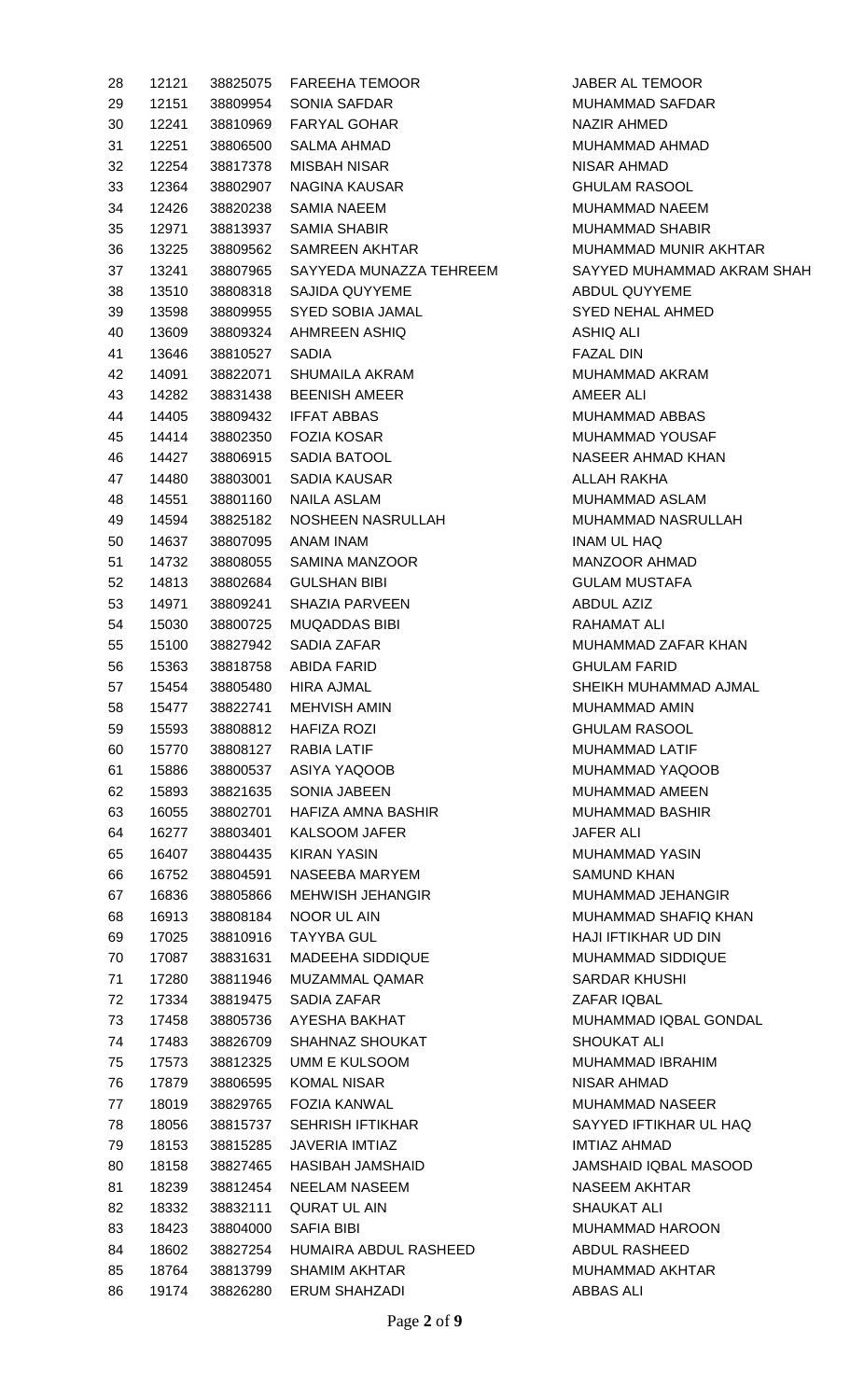| 87  | 19259 | 38815019             | IRAM KANEEZ FATIMA                 |
|-----|-------|----------------------|------------------------------------|
| 88  | 19310 | 38807446             | <b>SAIQA RAFIQUE</b>               |
| 89  | 19399 | 38832945             | <b>FOZIA GHULAM RASOOL</b>         |
| 90  | 19462 | 38804602             | RASHIDA LATIF                      |
| 91  | 19835 | 38828689             | FARZANA ASGHAR ALI                 |
| 92  | 20199 | 38800340             | NADIA ASLAM                        |
| 93  | 20441 | 38831689             | <b>TEHMINA MAHMOOD</b>             |
| 94  | 20471 | 38823329             | KIRAN ILYAS                        |
| 95  | 20514 | 38810844             | ASMA MAQSOOD                       |
| 96  | 20554 | 38818415             | <b>DURRE SHEHWAR</b>               |
| 97  |       |                      | 20642 38810132 AZMAT RANI          |
| 98  | 20958 | 38811636             | SAIMA KANWAL                       |
| 99  | 20973 | 38807399             | NAINA ZAHRA                        |
| 100 | 20984 | 38810242             | NYLA FERDOUS                       |
| 101 | 21079 | 38804425             | SAFIA QADIR                        |
| 102 | 21102 | 38804208             | HINA GUL                           |
| 103 | 21332 | 38832085             | AIRM FATMAH                        |
| 104 | 21450 | 38810750             | MUNAWAR SULTANA                    |
|     |       |                      | QURAT UL AIN                       |
| 105 | 21619 | 38820102<br>38824278 | SHEHLA ABDUL GHANI                 |
| 106 | 21721 |                      |                                    |
| 107 | 21766 | 38829157             | <b>FATIMA</b>                      |
| 108 | 21903 |                      | 38824106 PALIWISHA                 |
| 109 | 21964 |                      | 38810554 AMINA ASGHAR              |
| 110 | 22088 | 38805651             | <b>MEENA *NON-MUSLIM*</b>          |
| 111 | 22381 | 38819048             | SUMAIRA ALI SHAR                   |
| 112 | 22446 | 38804974             | SANNYA ZAFAR                       |
| 113 | 22470 | 38833339             | <b>SHAKEELA NOREEN</b>             |
| 114 | 22500 | 38821047             | <b>SHAHNAZ HUSSAIN</b>             |
| 115 | 22553 | 38827231             | <b>REHMAT BIBI</b>                 |
| 116 | 22576 | 38817198             | RIZWANA RAFI                       |
| 117 | 22677 | 38819300             | <b>MADIHA YOUSAF</b>               |
| 118 | 22783 | 38800922             | AMMARA NASEEM                      |
| 119 | 22796 | 38827903             | <b>SHAMILA ANWER</b>               |
| 120 | 23029 | 38828979             | <b>BUSHRA WARIS</b>                |
| 121 | 23057 | 38800954             | SHABINA KANWAL                     |
| 122 | 23376 | 38834810             | NIMRAH RAHMAN                      |
| 123 | 23378 | 38810742             | RAFIA SULTANA                      |
| 124 | 23404 | 38810354             | YUSRA KHANAM                       |
| 125 | 23646 | 38802464             | <b>SADAF NOUREEN</b>               |
| 126 | 23893 | 38812656             | KASHAF IFTIKHAR                    |
| 127 | 24205 | 38806017             | SEHRISH GHULAM MUHAMMAD            |
| 128 | 24216 | 38804929             | NASIM AKHTAR                       |
| 129 | 24248 | 38824017             | <b>BUSHRA BAHRAM</b>               |
| 130 | 24321 | 38816053             | AMNA KAUSAR                        |
| 131 | 24359 | 38803495             | SYEDA UMAIRA HASSAN                |
| 132 | 24407 | 38803582             | SONIA PARVEEN                      |
| 133 | 24569 | 38804346             | SABA KALSOOM                       |
| 134 | 24720 | 38807902             | ANDLEEB TAHIRA                     |
| 135 | 24805 | 38805806             | ANTARS ARSHAD KHAN                 |
| 136 | 24826 | 38815999             | <b>ZARRIN MUMTAZ</b>               |
| 137 | 24949 | 38810434             | <b>MEHREEN IQBAL</b>               |
| 138 | 25300 | 38803507             | SIDRA KHALIL                       |
| 139 | 25367 | 38824662             | <b>TEHMEENA NASEER</b>             |
| 140 | 25561 | 38801822             | FAIZA MAZHAR ALVI                  |
| 141 | 25582 | 38804361             | HINA SHAHZADI                      |
| 142 | 26019 | 38822928             | <b>MARIA AKHTAR *SPECIAL PERSO</b> |
| 143 | 26132 | 38829482             | AZEELA RUBAB                       |
| 144 | 26214 | 38813820             | HAJRA AMEENA ALI                   |
| 145 | 26384 | 38807794             | NIDA ABBASI                        |

**IFTIKHAR HUSSAIN** MUHAMMAD RAFIQUE **GHULAM RASOOL** MUHAMMAD LATIF ASGHAR ALI BHATTI MUHAMMAD ASLAM MAHMOOD ALI MUHAMMAD ILYAS MAQSOOD AHMED ZAHID GHAZANFAR ALI JAVED MUHAMMAD HANIF MUHAMMAD HANIF MUHAMMAD AJMAL NAZIR AHMED ABDUL QADIR **GUL SHER ZAMAN** ABDUL MAJEED MUHAMMAD ASLAM MUHAMMAD ALI ABDUL GHANI MEHMOOD AHMED KHAWAR MAHMOOD BUTT MUHAMMAD ASGHAR SALIM MASIH HAFIZ ALI SHAR **ZAFAR ULLAH IQBAL** MUHAMMAD ALI MUHAMMAD HUSSAIN GHAFOOR AHMED MUHAMMAD RAFI MUHAMMAD YOUSAF **MANZOOR SABIR** MUHAMMAD ANWER BAIG **WARIS ALI** M.SIDDIQUE MIRZA MOAZZAM-UR-RAHMAN MUHAMMAD ALI HAJI ALLAH DITTA **FAZAL HUSSAIN** IFTIKHAR AHMAD 127 24205 38806017 SEHRISH GHULAM MUHAMMAD GHULAM MUHAMMAD MUHAMMAD ALLAH YAR FARIDI GHULAM MURTAZA IMTIAZ AHMAD SYED MUHAMMAD HASSAN MUHAMMAD RAFIQ MUHAMMAD YAQOOB ZAHID SAEED MUHAMMAD ARSHAD KHAN NASRUDDIN MUMTAZ MUHAMMAD IQBAL MUHAMMAD KHALIL NASEER UD DIN KHAN MAZHAR IQBAL ALVI MUHAMMAD SHAFIQUE **ON\*** AKHTAR HUSSAIN ABDUL NAWAZ LIAQAT ALI BURHANI AMJED ABBASI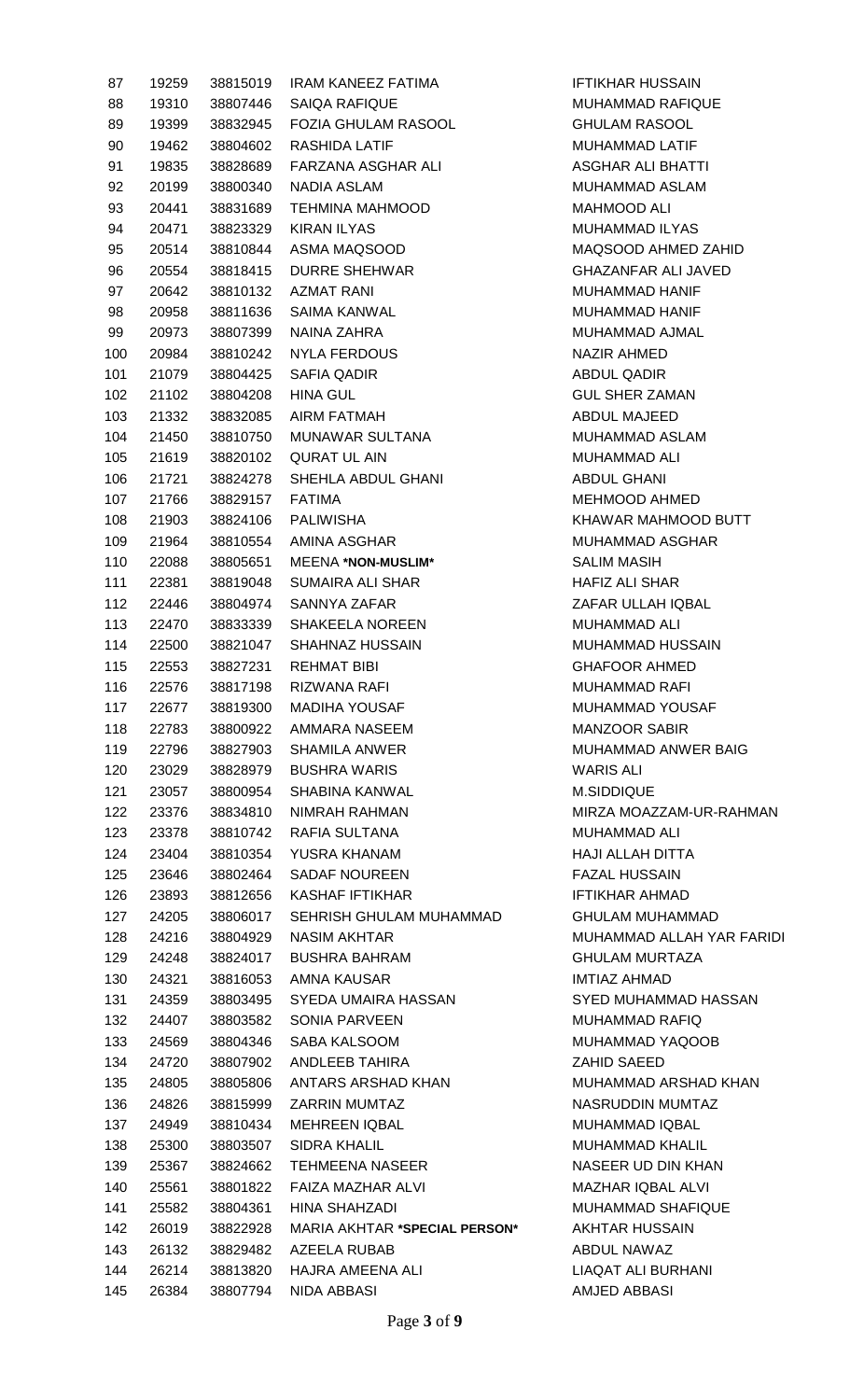| 146 | 26494 | 38803004 | <b>QANDEEL SEHAR</b>      |
|-----|-------|----------|---------------------------|
| 147 | 26530 | 38803989 | SADIA BIBI                |
| 148 | 26599 |          | 38806392 SIDRA NAZAR      |
| 149 | 26858 |          | 38821953 FARHANA GULISTAN |
| 150 | 26887 |          | 38811847 ZARTASHA MEHREEN |
| 151 | 26956 |          | 38819027 FARWA KANEEZ     |
| 152 | 26999 | 38813836 | TEHMINA KOUSAR            |
| 153 | 27073 |          | 38803162 SIDRA AKHTAR     |
| 154 | 27154 | 38822299 | SUMIA MAHMOOD             |
| 155 | 27363 |          | 38813777 MARIA AMJAD      |
| 156 | 27422 | 38834818 | LUBNA SHAHZADI            |
| 157 | 27528 |          | 38810278 RUQIA BIBI       |
| 158 | 27534 | 38822776 | HUMAIRA UZMA              |
|     | 27704 |          | 38819554 BUSHRA PARVEEN   |
| 159 |       |          | 38826476 AFSHAN BATOOL    |
| 160 | 27929 |          |                           |
| 161 | 28087 |          | 38803632 RUBY NAZ         |
| 162 | 28122 | 38803814 | SYEDA GULNAR HAMDANI      |
| 163 | 28190 |          | 38804035 MUSSARAT JAN     |
| 164 | 28324 | 38819973 | ANILA KANWAL              |
| 165 | 28548 |          | 38827135 ASIA RAMZAN      |
| 166 | 28605 | 38804009 | SAJIDA PERVEEN            |
| 167 | 28726 | 38833229 | SAMEEA YASMEEN            |
| 168 | 28754 |          | 38800203 KOMAL NIAZI      |
| 169 | 28763 | 38813167 | SAMRA NASEEM              |
| 170 | 28999 | 38805690 | <b>TAHIRA GHAFOOR</b>     |
| 171 | 29156 |          | 38832922 NASIRA AFZAL     |
| 172 | 29240 | 38819593 | ATIQA ILTAF               |
| 173 | 29260 |          | 38811227 AASIA BIBI       |
| 174 | 29398 | 38817466 | <b>SUMAIRA PARVEEN</b>    |
| 175 | 29463 | 38802808 | SAFIA SHAHID              |
| 176 | 29510 | 38815320 | <b>ARJUMAND SHAHEEN</b>   |
| 177 | 29618 | 38811245 | SHANZA ISHAQ              |
| 178 | 29696 |          | 38804240 SANA AROOJ       |
| 179 | 29746 | 38816090 | YASMEEN KOUSAR            |
| 180 | 30028 | 38809975 | AMARA ALI                 |
| 181 | 30059 | 38807568 | <b>MARIA SAFDAR</b>       |
| 182 | 30106 | 38813831 | <b>SADIA IRAM</b>         |
| 183 | 30165 | 38816176 | <b>MEHMOODA ILTAF</b>     |
| 184 | 30308 | 38819132 | SYEDA ITRAT ABRAR KAZMI   |
| 185 | 30314 | 38811018 | UZMA SHABBIR              |
| 186 | 31043 | 38813232 | KHAJISTA RUBAB            |
| 187 | 31065 | 38816491 | <b>SABA SHAFIQUE</b>      |
| 188 | 31202 | 38810454 | SAKINA WAHEED             |
| 189 | 31215 | 38820026 | SAIMA ABBAS               |
| 190 | 31246 | 38819600 | SHABANA PARVEEN           |
| 191 | 31347 | 38821017 | <b>SALMA BATOOL</b>       |
| 192 | 31417 | 38817252 | TAHIRA FATIMA             |
| 193 | 31431 | 38817187 | <b>BUSHRA SHAFIQUE</b>    |
| 194 | 31510 | 38825104 | HINA NAWAZ                |
| 195 | 31683 | 38801331 | <b>FOUZIA MAZHAR</b>      |
| 196 | 31895 | 38802852 | <b>SUMAIRA KHORSHEED</b>  |
| 197 | 32006 | 38830679 | KULSOOM SHABIR AHMAD      |
| 198 | 32079 | 38819082 | <b>BUSHRA HUSSAIN</b>     |
| 199 | 32144 | 38819250 | <b>SAIMA MUMTAZ</b>       |
| 200 | 32298 | 38806151 | RABIA SAHER               |
| 201 | 32341 | 38806510 | KAHKASHAN ANWAR           |
| 202 | 32438 | 38821860 | <b>KOUSAR BIBI</b>        |
| 203 | 32487 | 38809831 | <b>MARIA IZRAM</b>        |
| 204 | 32840 | 38834023 | RUKHSANA BIBI             |

BASHIR AHMED **GHULAM GHOUS** NAZAR MUHAMMAD MALIK GULISTAN KHAN ABDUL KHALIQ **ISHTIAQ AHMED** MUNIR AHMED QAZI MUHAMMAD AKHTAR MAHMOOD KHAN AMJAD HUSSAIN **AKHTAR HUSSAIN** MUHAMMAD BAKHTAWAR MOHAMMAD BAKHSH KAIF INAM ULLAH MALIK SHAUKAT HAYAT MUHAMMAD DIN KHAN SYED IMAM SHAH HAMDANI MUHAMMAD ILYAS MUHAMMAD AYAZ MALIK MUHAMMAD RAMZAN MUHAMMAD YAMEEN MUHAMMAD ABDUL KHALIQ LUTF ULLAH KHAN FAZAL DAD KHAN ABDUL GHAFOOR MUHAMMAD AFZAL **ILTAF HUSSAIN ATTA ULLAH** MUHAMMAD SHABIR SHAH SHAHID IQBAL MUHAMMAD ABDULLAH MUHAMMAD ISHAQ RUKEN UD DIN ASHIQ HUSSAIN **ALI ASGHAR QADRI GHULAM SAFDAR** MUHAMMAD ALI KOOT **ILTAF AHMED SYED ABRAR HUSSAIN KAZMI GHULAM SHABBIR** MUHAMMAD ALI MUHAMMAD SHAFIQUE ABDUL WAHEED MALIK GHULAM ABBAS BASHIR AHMAD BASHIR AHMAD **GHULAM SHABEER SHAH** MUHAMMAD SHAFIQUE AHMAD NAWAZ **MAZHAR ALI** KHORSHEED AHMED SHABIR AHMAD KHADIM HUSSAIN MUHAMMAD MUMTAZ MUHAMMAD SHAFI ANSARI MUHAMMAD ANWAR ZULFI AASHIQ HUSAAIN JAMIL AHMAD **GHULAM FAREED**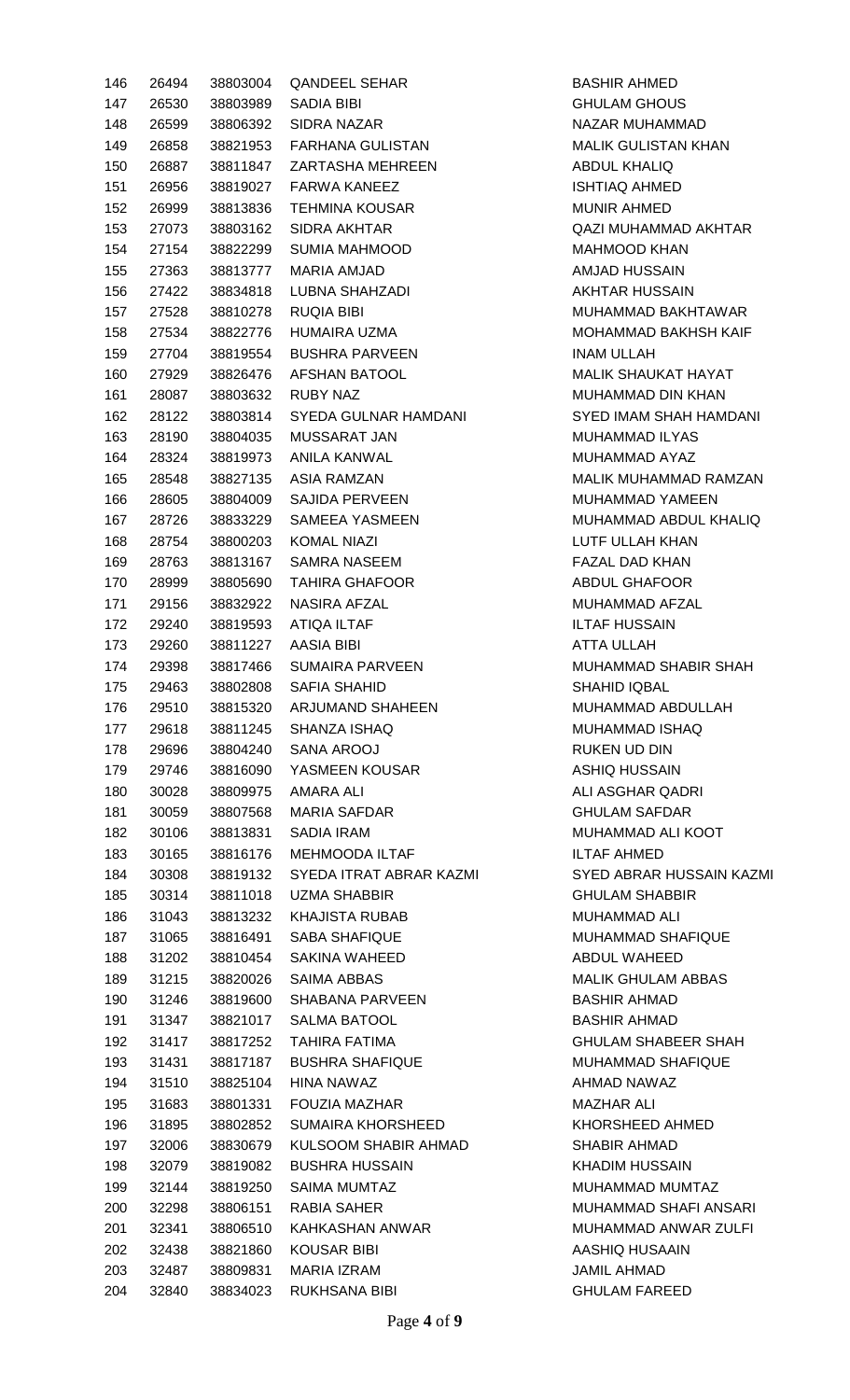| 205        | 32885          | 38818434             | <b>SAMIA ZAFAR</b>               | ZAFAR IQI                 |
|------------|----------------|----------------------|----------------------------------|---------------------------|
| 206        | 32887          | 38814956             | <b>SAMINA YASEEN</b>             | <b>GHULAM</b>             |
| 207        | 33077          | 38821546             | NAHEED BIBI                      | <b>MUHAMM</b>             |
| 208        | 33236          | 38814042             | <b>SHABANA BIBI</b>              | <b>FAIZ ULLA</b>          |
| 209        | 33264          | 38803102             | <b>NABILA KIRN</b>               | <b>MUHAMM</b>             |
| 210        | 33346          | 38815750             | SABIHA ABBAS                     | <b>GHULAM</b>             |
| 211        | 33420          | 38802650             | SHAZMA ZAHRA                     | <b>GHULAM</b>             |
| 212        | 33503          | 38823824             | <b>TOOBA KHALIL</b>              | <b>MUHAMM</b>             |
| 213        | 33531          | 38800961             | <b>SHAHZINA SHAFI</b>            | <b>MUHAMM</b>             |
| 214        | 33609          | 38820686             | <b>SIDRA SAFDAR</b>              | <b>MUHAMM</b>             |
| 215        | 33632          | 38800149             | <b>HINA JAVED</b>                | <b>JAVED IQI</b>          |
| 216        | 33656          | 38832533             | <b>MARIA NAHEED</b>              | ASGHER /                  |
| 217        | 34040          | 38816565             | SHABANA KHALID                   | <b>MUHAMM</b>             |
| 218        | 34225          | 38807323             | <b>BUSHRA BASHIR</b>             | <b>BASHIR A</b>           |
| 219        | 34299          | 38801753             | MAJEEDA AZIZ                     | <b>MUHAMM</b>             |
| 220        | 34343          | 38807393             | ABIDA PERVEEN HANIF              | <b>CH MUHA</b>            |
| 221        | 34392          | 38811497             | <b>RAZIA SULTANA</b>             | <b>AHMAD N</b>            |
| 222        | 34532          | 38807252             | <b>MEHWISH RAOOF</b>             | ABDUL RA                  |
| 223        | 34539          | 38809579             | <b>SAMAN NISHAT</b>              | <b>LIAQAT AI</b>          |
| 224        | 34719          | 38808728             | <b>DURISHAHWAR SALEEMI</b>       | <b>MUHAMM</b>             |
| 225        | 34722          | 38834549             | <b>MAIRA ALTAF</b>               | <b>ALTAF HU</b>           |
| 226        | 34945          | 38803104             | <b>HINA JAMIL</b>                | <b>MUHAMM</b>             |
| 227        | 35051          | 38803265             | FATIMA IJAZ                      | <b>MUHAMM</b>             |
| 228        | 35194          | 38807312             | <b>HUMAIRA NOON</b>              | <b>KARAM HI</b>           |
| 229        | 35307          | 38822614             | SADIA BATOOL                     | <b>SYED MUI</b>           |
| 230        | 35392          | 38800608             | <b>AQSA HANEEF</b>               | <b>MUHAMM</b>             |
| 231        | 35432          | 38809707             | ASMA TABASSUM                    | <b>MUHAMM</b>             |
| 232        | 35482          | 38828682             | <b>SANAM IQBAL</b>               | <b>ZAMIR HU</b>           |
| 233        | 35485          | 38800634             | <b>SEHRISH KHIZER</b>            | <b>MUHAMM</b>             |
| 234        | 35529          | 38829109             | SYADA UME LAILA NAQVI            | <b>SYED AGI</b>           |
| 235        | 35552          | 38812915             | <b>ANBREEN BIBI</b>              | <b>GHULAM I</b>           |
| 236        | 35684          | 38813419             | <b>FARHANA KANWAL</b>            | <b>MUHAMM</b>             |
| 237        | 35892          | 38811186             | <b>QURRAT UL AIN</b>             | <b>SAJJAD H</b>           |
| 238        | 35922          | 38801976             | <b>ASMA SIKANDAR</b>             | <b>MUHAMM</b>             |
| 239        | 35995          | 38809908             | <b>SIDRA NOREEN</b>              | <b>SABIR ALI</b>          |
| 240        | 36044          | 38801176             | <b>SAFIA BIBI</b>                | <b>GHULAM I</b>           |
| 241        | 36182          | 38820082             | HAFIZA TAYYBA ZAFAR              | <b>MUHAMM</b>             |
| 242        | 36294          | 38822550             | <b>HUMAIRA KALSOOM</b>           | <b>GHULAM I</b>           |
| 243        | 36341          | 38812966             | <b>SEHRISH ALTAF</b>             | <b>ALTAF HU</b>           |
| 244        | 36348          | 38814612             | <b>ASIFA NASEEM</b>              | LIAQUAT                   |
| 245        | 36390          | 38802288             | <b>JAMILA EJAZ</b>               | <b>SHAH FAI</b>           |
| 246        | 36477          | 38810858             | <b>FARZANA BIBI</b>              | <b>GHULAM</b>             |
| 247        | 36498          | 38800412             | <b>NADIA FAIZ</b>                | <b>FAIZ SHAI</b>          |
| 248        | 36590          | 38827288             | <b>ZAINAB GHAFFAR</b>            | <b>ABDUL GH</b>           |
| 249        | 37035          | 38800363             | <b>SANIA RAFIQ</b>               | <b>MUHAMM</b>             |
| 250        | 37360          | 38806339             | SAHRISH ANDLEEB                  | <b>ZULFIQAR</b>           |
| 251        | 37440          | 38826392             | <b>SAMINA NAZ</b>                | <b>SYED GHI</b>           |
| 252        | 37583          | 38813850             | <b>KASHAF HAMEED</b>             | <b>ABDUL HA</b>           |
| 253        | 37597          | 38823501             | <b>SAIRA BIBI</b>                | <b>GHULAM</b>             |
| 254        | 37905          | 38821500             | HAFIZA MARIA ASLAM               | <b>MUHAMM</b>             |
| 255        | 37972          | 38822521             | <b>MUSARRAT MISBAH</b>           | <b>ALLAH BA</b>           |
|            |                |                      | <b>UZMA KIRAN</b>                | <b>HAFIZ MU</b>           |
| 256<br>257 | 38091<br>38175 | 38804872<br>38835659 | <b>TAHIRA IRSHAD QAZI</b>        | <b>QAZI MUH</b>           |
|            |                | 38832717             | <b>SAIMA BAHADAR</b>             | <b>ALI BAHAI</b>          |
| 258<br>259 | 38259          | 38811354             | <b>SAIMA PERVEEN</b>             | <b>ABDUL HA</b>           |
|            | 38554          | 38803856             | NAYYAR IQBAL                     | <b>IQBAL AHI</b>          |
| 260        | 38604          | 38816479             |                                  |                           |
| 261        | 38641          |                      | AZIZ FATIMA<br>RUQIA ANBER NAQVI | <b>MUHAMM</b><br>SHAJAR H |
| 262        | 38684          | 38812407             |                                  | <b>MASHOOF</b>            |
| 263        | 38838          | 38832156             | <b>SAMREEN AKHTER</b>            |                           |

ZAFAR IQBAL **GHULAM YASEEN** MUHAMMAD SIDDIQUE FAIZ ULLAH MUHAMMAD RAZZAQ **GHULAM ABBAS GHULAM ABBAS** MUHAMMAD KHALIL KHAN LODHI MUHAMMAD SHAFI AASI MUHAMMAD SAFDAR IQBAL **JAVED IQBAL** ASGHER ALI MUHAMMAD KHALID BASHIR AHMAD MUHAMMAD ABDUL AZIZ CH MUHAMMAD HANIF AHMAD NAWAZ ABDUL RAOOF LIAQAT ALI MUHAMMAD FAZAL SALEEMI ALTAF HUSSAIN BISMIL MUHAMMAD JAMIL RANA MUHAMMAD IJAZ KARAM HUSSAIN SYED MUHAMMAD HASNAIN MUHAMMAD HANEEF ASIF MUHAMMAD AMEEN **ZAMIR HUSSAIN KHAN** MUHAMMAD KHIZER ABBAS **SYED AGHA ZAMIR UL HASSAN GHULAM MUHAMMAD** MUHAMMAD IHSAN SAJJAD HUSSAIN KHAN MUHAMMAD SIKANDAR **GHULAM MUSTAFA** MUHAMMAD ZAFAR IQBAL GHULAM MUHAMMAD **ALTAF HUSSAIN** LIAQUAT ALI **SHAH FAISAL GHULAM MEHAR ALI FAIZ SHAH** ABDUL GHAFFAR MUHAMMAD RAFIQ ZULFIQAR ALI SYED GHULAM MUHAMMAD SHAH ABDUL HAMEED GHULAM MUJTABA SHAH MUHAMMAD ASLAM ALLAH BAKHSH HAFIZ MUHAMMAD YOUSAF QAZI MUHAMMAD YASIN ALI BAHADAR ABDUL HAMEED IQBAL AHMAD MUHAMMAD SADIQUE SHAJAR HUSSAIN NAQVI MASHOOR ULLAH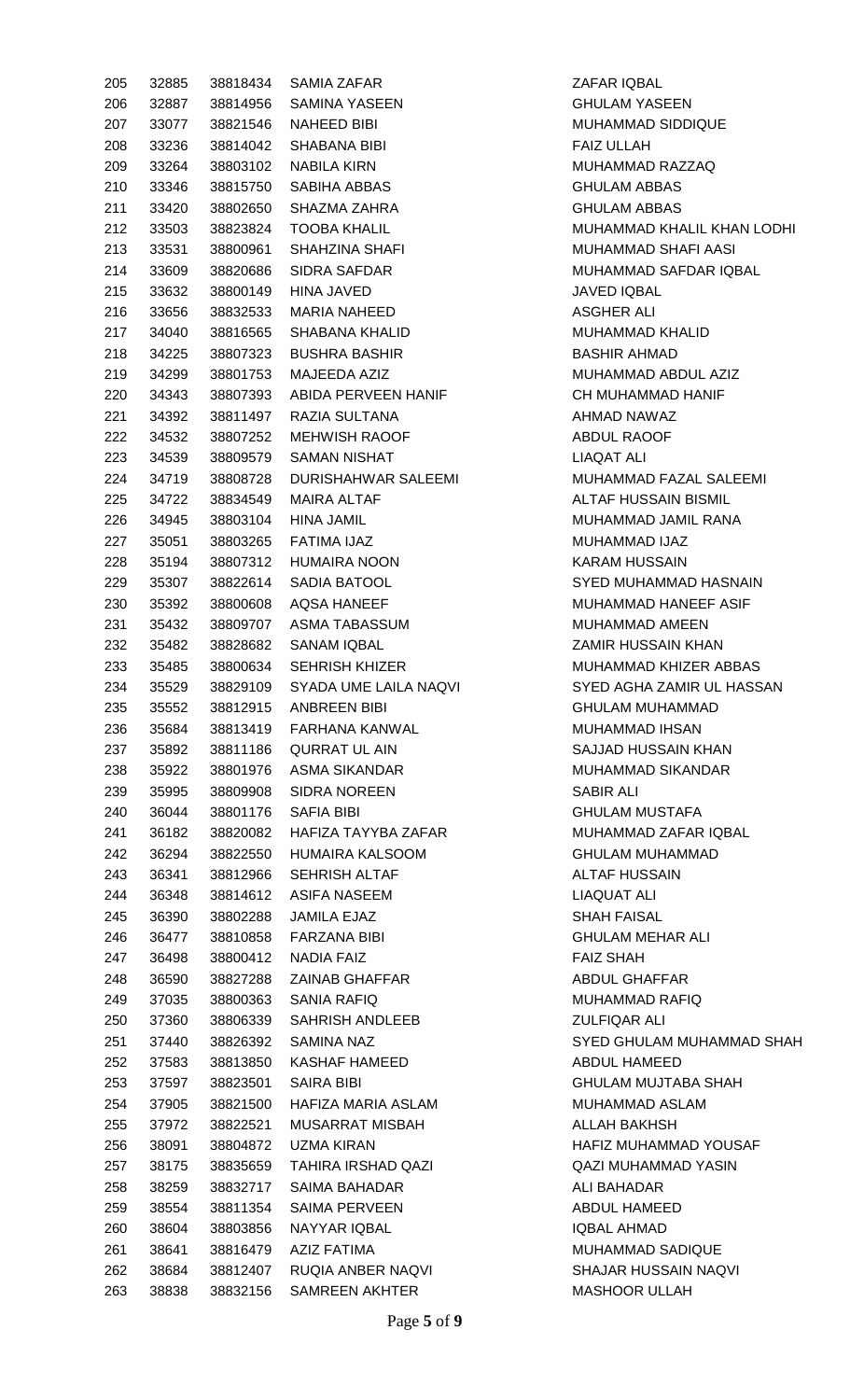| 264 | 38882 | 38816766 | <b>HINA SHAHEEN</b>   |
|-----|-------|----------|-----------------------|
| 265 | 39428 | 38838847 | MARYAM BIBI           |
| 266 | 39486 | 38803306 | MUNAZA IRSHAD         |
| 267 | 39518 | 38801411 | SIDRA FEROZE          |
| 268 | 39833 | 38803968 | HAFSA KHAN            |
| 269 | 39947 | 38827938 | KANEEZ FATIMA         |
| 270 | 39981 | 38806984 | ASMA SAEED            |
| 271 | 39990 | 38809263 | FAKHIRA YASMEEN       |
| 272 | 40063 | 38806737 | RAMZANA BIBI          |
| 273 | 40263 | 38804140 | ASMA IQBAL            |
| 274 | 40416 | 38806708 | SAIMA RAFIQ           |
|     |       |          | AYESHA SADIQA         |
| 275 | 40431 | 38808650 |                       |
| 276 | 40480 | 38809638 | AMNA ABAID ULLAH      |
| 277 | 40506 | 38819835 | SIDRA YOUNAS          |
| 278 | 40567 | 38803061 | NAJMA PARVEEN         |
| 279 | 40573 | 38819572 | <b>FARHAT AMBREEN</b> |
| 280 | 40702 | 38811043 | TABASSAM YASEEN       |
| 281 | 42217 | 38829554 | NUSRAT PARVEEN        |
| 282 | 42260 | 38803646 | <b>SMIA NAZ</b>       |
| 283 | 42435 | 38814776 | <b>BEENISH AFTAB</b>  |
| 284 | 42754 | 38822318 | ALMAS FATIMA          |
| 285 | 42853 | 38817370 | SHABANA PERVEEN       |
| 286 | 42988 | 38829027 | MEHAR-UN-NISA         |
| 287 | 43321 | 38830981 | <b>SURIA BEGUM</b>    |
| 288 | 43325 | 38806144 | JAMILA BIBI           |
| 289 | 44182 | 38828217 | SABA HASSAN           |
| 290 | 44237 | 38824616 | SIDRA HAMEED          |
| 291 | 44286 | 38817603 | <b>ASIFA NAZ</b>      |
| 292 | 44472 | 38815174 | QURA TUL AIN HASSAN   |
| 293 | 44495 | 38811346 | ANISBA ISHFAQ         |
| 294 | 44581 | 38817054 | <b>SAIRA MUZAMMIL</b> |
| 295 | 44582 | 38803201 | SABA IRAM             |
| 296 | 44656 | 38816795 | RIDA ANAYAT           |
| 297 | 44754 | 38803326 | ABIDA RAFIQ           |
| 298 | 44758 | 38805145 | RUKHSANA KOUSER       |
| 299 | 44787 | 38802064 | SHAMAILA NAZ          |
| 300 | 44792 | 38813959 | <b>FATIMA TALIB</b>   |
| 301 | 45044 | 38800664 | <b>ISHRA KHADAM</b>   |
| 302 | 45162 | 38822532 | <b>HINA IQBAL</b>     |
| 303 | 45198 | 38829129 | TAHREEN AKRAM         |
|     | 45509 | 38829448 |                       |
| 304 |       |          |                       |
| 305 |       |          | SIDRA NAZIR           |
| 306 | 45669 | 38834990 | KAUSAR PARVEEN        |
|     | 45681 | 38819587 | MARYAM MAJEED         |
| 307 | 45749 | 38831599 | SHAKEELA BATOOL       |
| 308 | 45797 | 38800937 | NAZIA RAFIQUE         |
| 309 | 45901 | 38804606 | UMME RUBAB            |
| 310 | 45904 | 38804157 | NOSHILAH RASOOL       |
| 311 | 45911 | 38809551 | NOSHABA ABBAS         |
| 312 | 45916 | 38837629 | NADIA SALMA           |
| 313 | 46114 | 38803440 | RABIA KHAN            |
| 314 | 46231 | 38808409 | NOREEN FATIMA         |
| 315 | 46251 | 38836772 | NAZISH GHUFFAR        |
| 316 | 46263 | 38804654 | <b>FOZIA NOSHER</b>   |
| 317 | 46265 | 38808329 | SIDRAH RIFAT          |
| 318 | 46409 | 38819289 | <b>GHUZALA SULTAN</b> |
| 319 | 46518 | 38805832 | AMINA KHALID          |
| 320 | 46576 | 38822015 | <b>FARAH SHABBIR</b>  |
| 321 | 46618 | 38835214 | <b>IQRA BANO</b>      |

ALLAH BAKHSH AHMED HASSAN IRSHAD AHMED MUHAMMAD ALI JAVED ALLAH BACHAYA MUHAMMAD HANIF SAEED AHMAD MUHAMMAD SHAFIQ FAQIR MUHAMMAD MUHAMMAD IQBAL MUHAMMAD RAFIQ MUHAMMAD JAMIL ABID MUHAMMAD ABAIDULLAH MUHAMMAD YOUNAS MUHAMMAD SHARIF MUHAMMAD ASHRAF MUHAMMAD YASEEN MUHAMMAD KAML-U-DIN **MSI HULA** AFTAB NAWAZ NAZAR ABBAD **GHULAM RASOOL** HAFIZ DOST MUHAMMAD RAHEEM DAD KHALIL AHMAD NISAR AHMAD ABDUL HAMEED GHULAM MUHAMMAD YOUSAF HASSAN **ISHFAQ AHMAD** MUHAMMAD MUZAMMIL KHAN ABDUL LATIF ANAYAT ULLAH MUHAMMAD RAFIQ ALAM SHER MUHAMMAD KHALIL **TALIB HUSSAIN** KHADAM ALI MUHAMMAD IQBAL MUHAMMAD AKRAM NAZIR AHMAD CHAUDHARY MATLOOB HUSSAIN ABDUL MAJEED MUHAMMAD IQBAL MUHAMMAD RAFIQUE SABIR HUSSAIN ABDUL QUDDOOS **GHULAM ABBAS** ABDUL GHAFOOR SHABBIR KHAN **DOULAT ALI** ABDUL GHUFFAR NOSHER ALI SADIQ HUSSAIN GOHER SULTAN AHMAD 319 46518 38805832 AMINA KHALID MUHAMMAD KHALID SHABBIR AHMED HAQ NAWAZ MUHAMAMD YAQOOB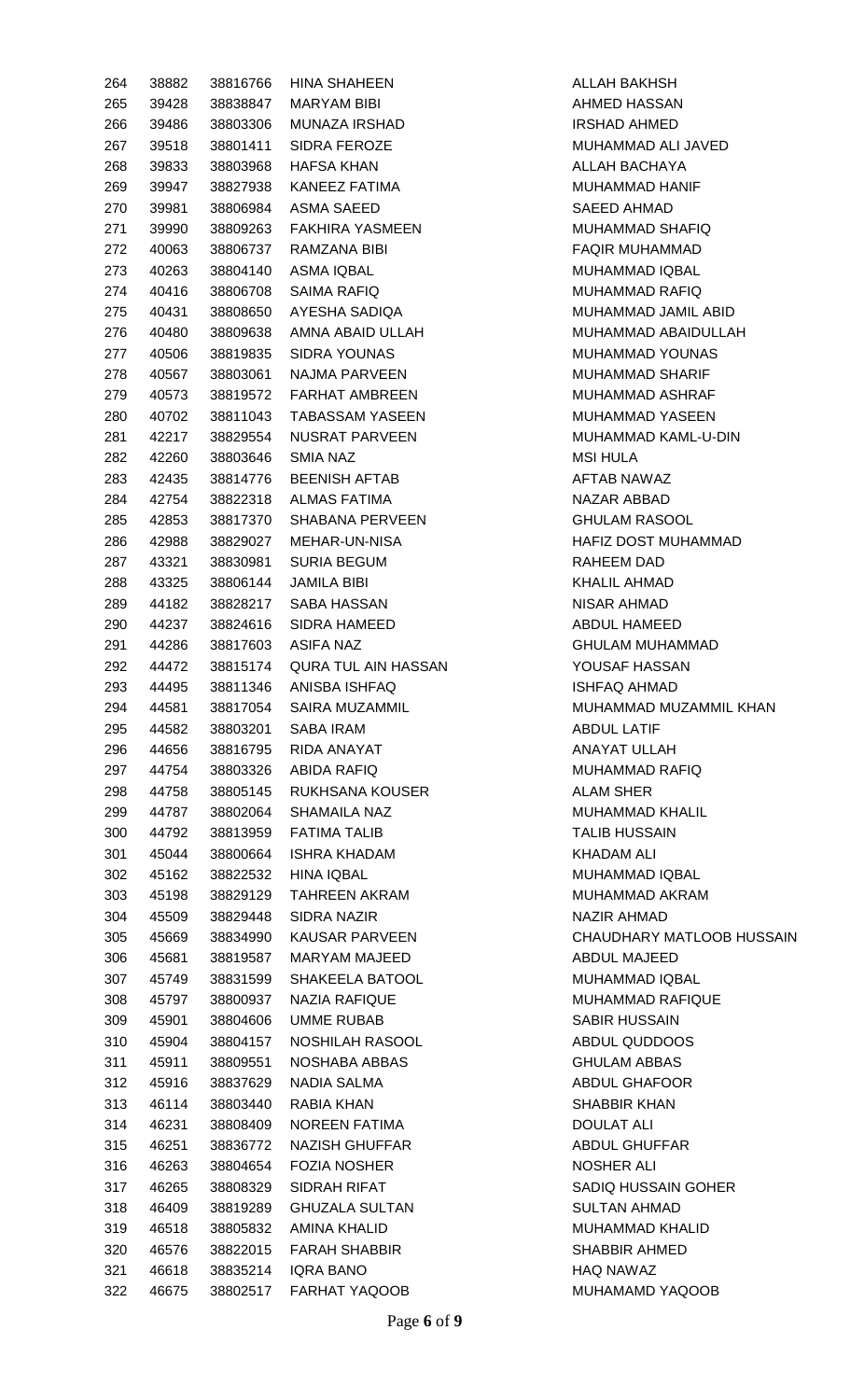| 323 | 46683 | 38819797 | <b>ZAHIDA SARWAR</b>        | <b>GHULA</b>  |
|-----|-------|----------|-----------------------------|---------------|
| 324 | 46706 | 38806380 | <b>KOMAL GHAZAL</b>         | <b>TARIQ</b>  |
| 325 | 46783 | 38809231 | SHAGUFTA SAMREEN            | <b>HAMID</b>  |
| 326 | 46794 | 38813473 | <b>MEHVISH HABIB</b>        | <b>MUHAI</b>  |
| 327 | 46813 | 38805465 | <b>GULSHAN ALTAF</b>        | <b>MUHAI</b>  |
| 328 | 47251 | 38806468 | <b>SADIA NOREEN</b>         | <b>MUHAI</b>  |
| 329 | 47256 | 38801819 | <b>TAHIRA BATOOL</b>        | <b>MUNIR</b>  |
| 330 | 47398 | 38832330 | AYESHA SADIQA               | <b>MUHAI</b>  |
| 331 | 47641 | 38810819 | <b>SUMAIRA NAZEER</b>       | <b>MUHAI</b>  |
| 332 | 47812 | 38811990 | <b>SABINA AKBAR</b>         | <b>ALI AK</b> |
| 333 | 48286 | 38818573 | SAEEDA BATOOL               | SAADL         |
| 334 | 48309 | 38824061 | <b>MARIA ZULFIQAR</b>       | <b>ZULFIC</b> |
| 335 | 48314 | 38816926 | SANA IQBAL                  | <b>MUHAI</b>  |
| 336 | 48459 | 38803134 | <b>SUMAIRA BASHIR</b>       | <b>BASHII</b> |
| 337 | 48492 | 38818756 | N AJMA SHAHEEN              | <b>GHULA</b>  |
| 338 | 48775 | 38809037 | <b>SAMINA RAFIQUE</b>       | <b>MUHAI</b>  |
| 339 | 48848 | 38827869 | HUMERA SARFRAZ              | <b>SARFF</b>  |
| 340 | 49070 | 38809004 | <b>SAJIDA PERVEEN</b>       | <b>MUHAI</b>  |
| 341 | 49121 | 38823012 | <b>SAMRA REHMAN</b>         | HABIB-        |
| 342 | 49154 | 38801925 | HAFIZA SUNDAS HANIF         | QARI N        |
| 343 | 49181 | 38836859 | <b>SHAZIA ZAHOOR</b>        | <b>ZAHOO</b>  |
| 344 | 49304 | 38813580 | <b>KANIZ FATIMA</b>         | <b>NASEE</b>  |
| 345 | 49462 | 38817570 | <b>BUSRI BEGUM</b>          | AMIR N        |
| 346 | 49595 | 38803022 | RABIA IRSHAD                | <b>MUHAI</b>  |
| 347 | 50064 | 38810254 | <b>SANA SHAHEEN</b>         | <b>MUHAI</b>  |
| 348 | 50069 | 38818167 | SHANEELA SHARIF             | <b>MUHAI</b>  |
| 349 | 50087 | 38800295 | <b>SADAF FATIMA</b>         | <b>MUHAI</b>  |
| 350 | 50092 | 38801005 | <b>SHAHIDA PARVEEN</b>      | <b>ABDUF</b>  |
| 351 | 50138 | 38828500 | <b>MARIA KHADIM</b>         | KHADI         |
| 352 | 50199 | 38834738 | <b>HIFZA KAINAT</b>         | <b>MUKH</b>   |
| 353 | 50211 | 38828465 | <b>KOMAL ZAIB</b>           | <b>AURAM</b>  |
| 354 | 50225 | 38823335 | RUBINA RAZZAQ               | <b>MUHAI</b>  |
| 355 | 50276 | 38804841 | <b>RUQIA BIBI</b>           | <b>GHULA</b>  |
| 356 | 50281 | 38818487 | <b>MAHNAZ FATIMA</b>        | <b>ALLAH</b>  |
| 357 | 50283 | 38818168 | <b>SAIMA PARVEEN</b>        | <b>HAFIZ</b>  |
| 358 | 50308 | 38833957 | <b>SONIA AFSHEEN</b>        | <b>MALIK</b>  |
| 359 | 50316 | 38800079 | FARZANA KANWAL              | <b>MUHAI</b>  |
|     |       |          |                             |               |
| 360 | 50403 | 38835535 | SAMAVIA YAMIN               | <b>YAMIN</b>  |
| 361 | 50466 | 38803720 | HAFIZA FAIQA NAHEED         | KHALII        |
| 362 | 50563 | 38801750 | <b>KANWAL IQBAL</b>         | <b>MUHAI</b>  |
| 363 | 50566 | 38802711 | <b>ROBINA NAZ</b>           | <b>ABDUL</b>  |
| 364 | 50591 | 38828983 | <b>SYEDIA MISBAH MUNIR</b>  | SYED I        |
| 365 | 50646 | 38803109 | <b>SALMA BATOOL</b>         | <b>UMER</b>   |
| 366 | 50649 | 38804681 | <b>SIDRA PARVEEN</b>        | <b>GHULA</b>  |
| 367 | 50729 | 38819293 | <b>SANA TASNEEM</b>         | <b>BASHII</b> |
| 368 | 50795 | 38821316 | <b>ASMA IRAM</b>            | MAZH/         |
| 369 | 50796 | 38828474 | SHAMIALA IJAZ               | IJAZ H        |
| 370 | 50870 | 38819286 | <b>JWARIA KHAN</b>          | <b>SHAR</b>   |
| 371 | 50877 | 38815177 | MARYAM BIBI                 | <b>MUHAI</b>  |
| 372 | 50919 | 38803279 | <b>HAJRA AKRAM</b>          | <b>MUHAI</b>  |
| 373 | 51033 | 38837638 | NADIA ANWAR                 | <b>MUHAI</b>  |
| 374 | 51045 | 38800919 | ROMMANA AMBREEN             | <b>GHULA</b>  |
| 375 | 51046 | 38805683 | SHUMAILA LAIQAT             | LIAQA         |
| 376 | 51080 | 38814989 | RAFIA SULTANA               | WAZIR         |
| 377 | 51102 | 38800908 | NAUMANA BATOOL              | <b>GHULA</b>  |
| 378 | 51142 | 38807981 | <b>SIDRA JAVEED</b>         | <b>JAVEE</b>  |
| 379 | 51165 | 38830591 | UM-E-KALSOOM                | <b>SULTA</b>  |
| 380 | 51169 | 38818312 | SADIA BATOOL                | <b>MUHAI</b>  |
| 381 |       |          | 51236 38826887 KIRAN FATIMA | <b>MUHAI</b>  |

**GHULAM SARWAR** TARIQ MEHMOOD HAMID ALI MUHAMMAD HABIB MUHAMMAD IQBAL CHUGHTAI MUHAMMAD HUSAIN MUNIR AHMAD MUHAMMAD AYUB MUHAMMAD NAZEER ALI AKBAR SAADULLAH KHAN **ZULFIQAR KHAN** MUHAMMAD IQBAL BASHIR AHMAD **GHULAM BAQIR** MUHAMMAD RAFIQUE SARFRAZ AHMED MUHAMMAD NOOR HABIB-UR-REHMAN QARI MUHAMMAD HANIF BAHTTI ZAHOOR AHMED NASEER AHMAD AMIR MUHAMMAD MUHAMMAD IRSHAD MUHAMMAD KHALID MUHAMMAD SHARIF MUHAMMAD YOUSAF ABDUR REHMAN KHADIM HUSSAIN MUKHTAR AHMED AURANGZAIB MUHAMMAD RAZZAQ **GHULAM SARDAR** ALLAH DAD KHAN HAFIZ SHER MUHAMMAD MALIK FAIZ MUHAMMAD MUHAMAD ASLAM KHALID JAVAID KHAN MUHAMMAD IQBAL ABDUL RASOOL **SYED MUNIR HUSSAIN SHAH** UMER DRAZ **GHULAM NABI BASHIR AHMED** MAZHAR MUHAMMAD **IJAZ HUSSAIN** SHAR MUHAMMAD KHAN NIAZI MUHAMMAD BAKHSH MUHAMMAD AKRAM MUHAMMAD ANWAR **GHULAM YASEEN** LIAQAT AMEEN **WAZIR ALI GHULAM MUHAMMAD** JAVEED IQBAL SULTAN AHMAD MUHAMMAD AMEER MUHAMMAD ABDUL QADIR KHAN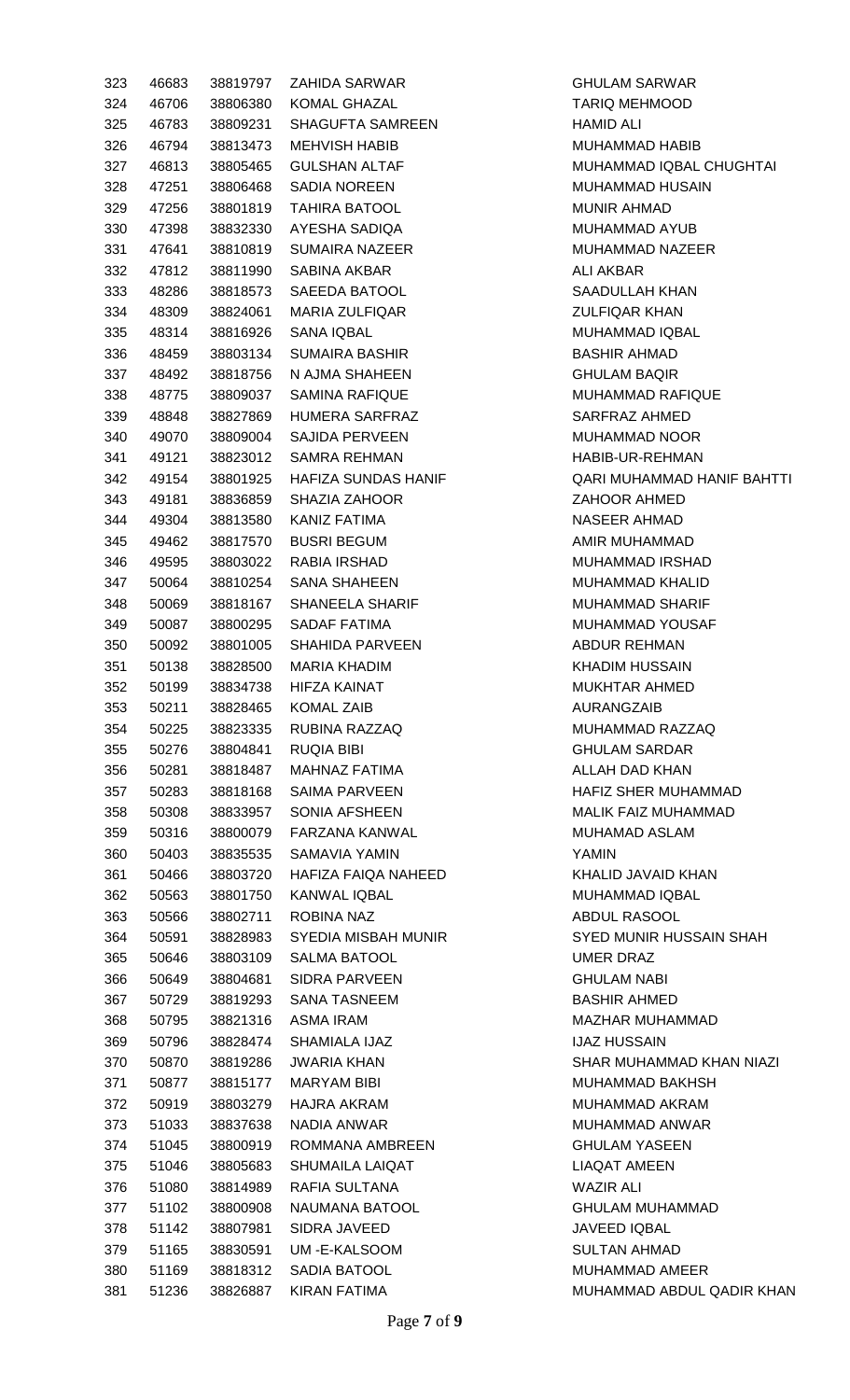| 382 | 51284 | 38813227 | RUQIA BIBI             |
|-----|-------|----------|------------------------|
| 383 | 51339 | 38803907 | <b>ATTIYA SUBHANI</b>  |
| 384 | 51373 | 38836171 | REHANA KAUSAR          |
| 385 | 51420 | 38815363 | <b>MEHVISH NOREEN</b>  |
| 386 | 51543 | 38831459 | SHABNAM JAVED          |
| 387 | 51584 | 38821261 | <b>HAMNA ZIA</b>       |
| 388 | 51773 | 38836820 | <b>MEHVISH JABEEN</b>  |
| 389 | 51775 | 38800147 | <b>MARIAM BATOOL</b>   |
| 390 | 51836 | 38817462 | SHAZIA HUMA            |
| 391 | 51861 | 38817390 | NADIA PARVEEN          |
| 392 | 51999 | 38820374 | <b>TOUQEER BIBI</b>    |
| 393 | 52047 | 38811748 | UZMA GUL               |
| 394 | 52069 | 38828488 | NUSRAT IQBAL           |
| 395 | 52132 | 38822446 | HUMARA HAFEEZ          |
| 396 | 52174 | 38805012 | NAFEESA AFZAL          |
| 397 | 52201 | 38816761 | TAIBA AFZAL            |
| 398 | 52227 | 38817883 | SHAKEELA PERVEEN       |
| 399 | 52551 | 38801937 | <b>FARZANA NOURIN</b>  |
| 400 | 52651 | 38812444 | MEHWISH ANAM           |
| 401 | 52660 | 38811624 | NADIA IRAM             |
| 402 | 52708 | 38839592 | KIRAN NAZ              |
| 403 | 52718 | 38820660 | ZEB UN NISA            |
| 404 | 52785 | 38826821 | SHEHLA GUL             |
| 405 | 52814 | 38804136 | <b>MUQADIS TASLEEM</b> |
| 406 | 52842 | 38819538 | RAZIA INAYAT           |
| 407 | 52875 | 38813220 | SHAGUFTA BEGUM         |
| 408 | 52892 | 38838328 | <b>TALAT IQBAL</b>     |
| 409 | 53044 | 38801666 | SABA BASHIR            |
| 410 | 53076 | 38813289 | <b>IQRA SAIF</b>       |
| 411 | 53114 | 38808401 | MADIHA AMBREEN         |
| 412 | 53225 | 38801795 | <b>MARIA NAWAZ</b>     |
| 413 | 53232 | 38836636 | SAIMA HANIF            |
| 414 | 53236 |          | 38829457 JAVARIA BIBI  |
| 415 | 53252 | 38837946 | <b>JAVERIA NOOR</b>    |
| 416 | 53350 | 38827627 | UZMA MURTAZA           |
| 417 | 53366 | 38815521 | <b>SHAFAQ IFTIKHAR</b> |
| 418 | 53379 | 38824640 | SIDRA LIAQAT           |
| 419 | 53517 | 38801225 | <b>MARINA YOUSAF</b>   |
| 420 | 53548 | 38815839 | <b>KANWAL AZIZ</b>     |
| 421 | 53575 | 38813033 | SAFIA KHATOON          |
| 422 | 53608 |          | 38816904 SAIQA YAQOOB  |
| 423 | 53611 |          | 38819094 SADIA YASMEEN |

MALIK MUHAMMAD MUMTAZ AHMAD KHAN SAYD AMIR MANZOOR AHMAD MUHAMMAD JAVED **ZIA ULLAH GHULAM SHABIR** MUMTAZ HUSSAIN HAJI KHAN MUHAMMAD MUHAMMAD RAMZAN **ZULFIQAR ALI** MUHAMMAD ALTAF MUHAMMAD IQBAL MUHAMMAD HAFEEZ KHAN MUHAMMAD AFZAL MUHAMMAD AFZAL NAZAR MUHAMMAD RAB NAWAZ CH MUHAMMAD SHABBIR ABDUL WAHID SHAH KHIZAR HAYAT SULTAN AHMED MUHAMMAD ASLAM MUHAMMAD ASLAM MUHMMAD INAYAT ABDUL JALIL KHAN ZAFAR IQBAL MUHAMMAD BASHIR SAIF ULLAH FAQIR MUHAMMAD MUHAMMAD NAWAZ MUHAMMAD HANIF KHAN ABDUL GHAFAR MUHAMMAD ASHRAF GHULAM MURTAZA SALEEM IFTIKHAR AHMAD RANA LIAQAT ALI MUHAMMAD YOUSAF MUHAMMAD AZIZ ATTA MUHAMMAD KHAN MUHAMMAD YAQOOB NIGAH MUHAMMAD AWAN

#### **MINORITY QUOTA**

| <u>SR.</u><br><u>NO.</u> | <b>ROLL</b><br>NO. | <b>DIARY</b><br>NO. | <b>NAME OF THE CANDIDATE</b> | <b>FATHER'S NAME</b>  |
|--------------------------|--------------------|---------------------|------------------------------|-----------------------|
| 424                      | 14584              | 38804265            | NASEERA MEHMOOD              | <b>MEHMOOD AHMED</b>  |
| 425                      | 16568              | 38839513            | <b>NAZIA ERUM</b>            | D SABER               |
| 426                      | 17001              | 38832883            | ASIMA NADEEM                 | YOUSAF NADEEM         |
| 427                      | 23120              | 38802212            | <b>SAIRA</b>                 | <b>AMANOWHILE</b>     |
| 428                      | 24538              | 38829357            | SAIMA SODAGER                | SODAGER MASIH         |
| 429                      | 36571              | 38823823            | RIFFAT IQBAL                 | <b>IQBAL SAMUEL</b>   |
| 430                      | 50927              | 38815396            | <b>FAZEELAT BUSHRA</b>       | <b>ZAFAR IOBAL</b>    |
| 431                      | 51326              | 38825233            | PERVEEN AKHTAR               | <b>MUHAMMAD SAEED</b> |
|                          |                    |                     |                              |                       |